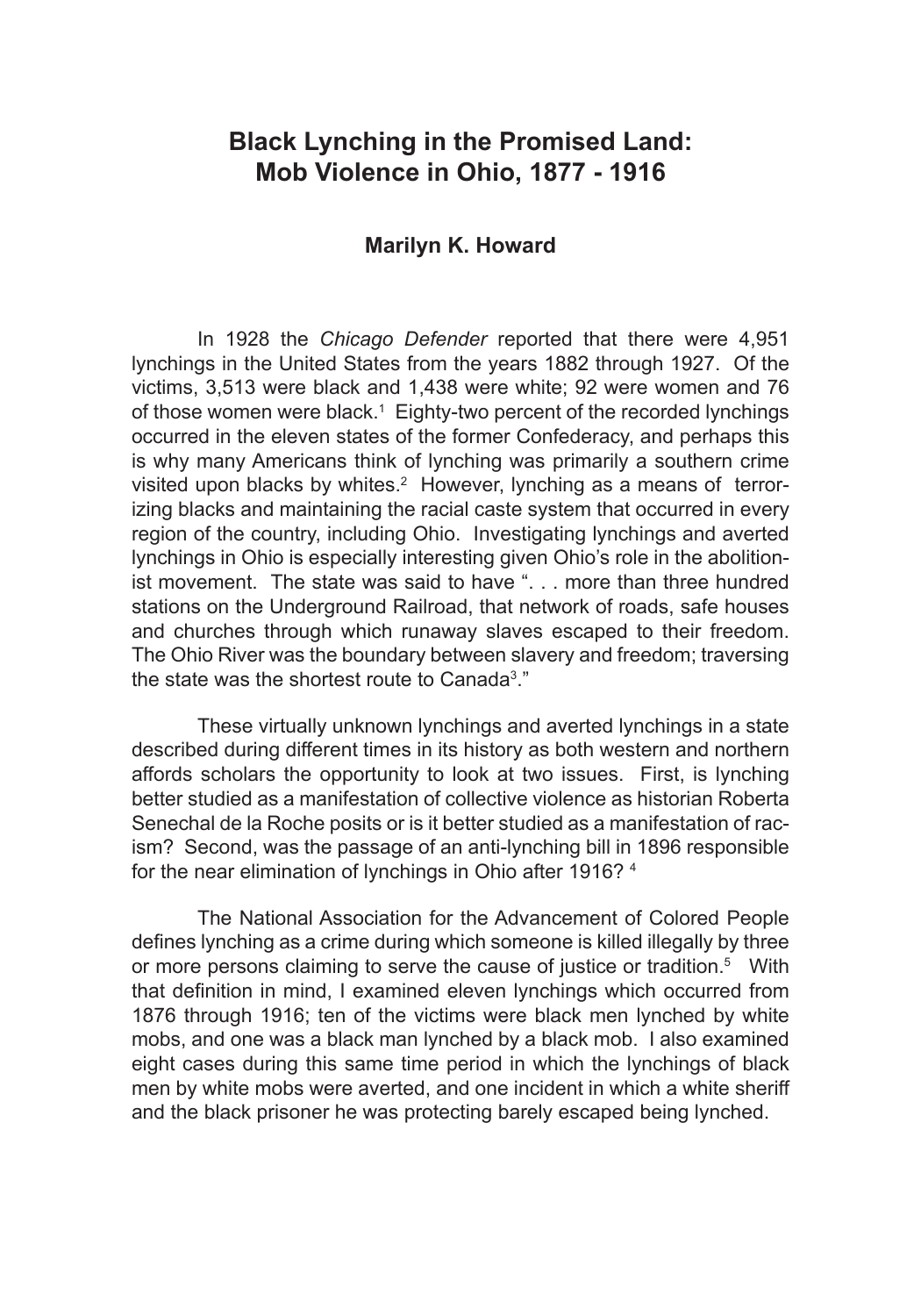Much has been written by scholars, social commentators, religious leaders and others about why blacks were lynched.<sup>6</sup> During the nineteenth and early twentieth centuries, the justification most often offered by whites was black men's unbridled sexual lust for white women, and the failure of the criminal justice system to swiftly seek out and punish blacks guilty of this heinous breach of racial etiquette. This is in direct contrast to what African Americans and anti-lynching activists Ida B. Wells-Barnett and Walter White found to be the explanation of lynching then: while conducting investigations of lynchings during the same period: race hatred and the determination of whites to maintain racial domination and economic hegemony over African Americans.<sup>7</sup>

A number of today's scholars, most of whom are historians and sociologists, agree with Wells-Barnett and White, but expand greatly upon their findings. Nowadays studies focus on how social issues such as breaches of racial etiquette, economic competition between whites and blacks, and political hegemony motivated lynching.<sup>8</sup> Recent scholarship is also more likely to see lynching as a peculiarly American spectacle that could erupt any time; **any** black person could be lynched whether he or she committed any offense or not. $9$  Scholars in the fields of literature, music and film are lending a fresh perspective on lynching, analyzing everything from lyrics to plays to poetry in an effort to better explain and understand how and why whites lynched blacks with impunity.<sup>10</sup>

However, in the late 1990's, historian Roberta Senechal de la Roche advanced a new interpretation of why and how lynchings occur. She argues that researchers have ignored the concepts of crowd psychology and motivation, and that lynching is best studied through the lens of collective violence. While not based on empirical evidence, de la Roche has concluded that her approach renders a more accurate picture of lynching.11

Sociologist Donald Black, on whose theory of collective violence de la Roche's paradigm is based, notes that every form of social control has a very distinctive social structure influenced by the social characteristics of all the parties involved in the conflict.<sup>12</sup> Collective violence is based on the pre-existing conditions of intimacy, cultural similarity, interdependence and inequality between the mob and the victim. De la Roche sees lynching as the use of collective violence as a means of social control through which the mob defines or responds to what it perceives as deviant behavior. Moreover, lynching can be distinguished from other crimes on two dimensions: the breadth of liability and degree of organization. De la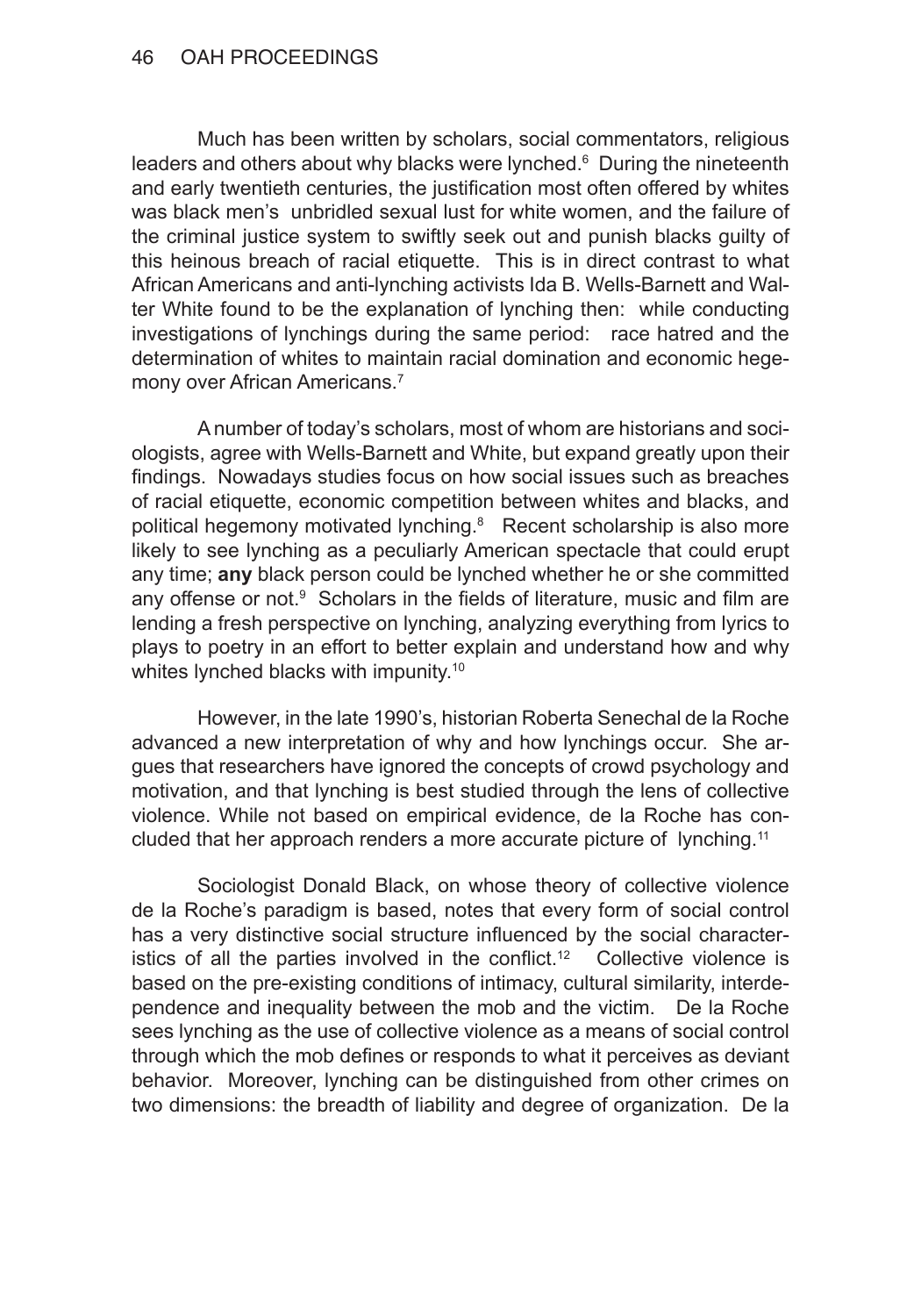Roche defines the former as accountability, whether of a single person or a group, and the latter as some degree of planning, although not necessarily well thought out and sustained. For mob violence–that is, collective violence–to occur there must be some pre-existing condition besides racism or economic exploitation. Since lynching is generally a premeditated crime, using the conceptual framework of collective violence may allow us to predict whether a lynching will occur, who is most likely to be lynched, how violent that lynching will be, and whether a particular lynching might be averted.<sup>13</sup> For de la Roche, the conditions of intimacy, cultural similarity, interdependence and inequality translate into the variables of relational distance, functional interdependence, vertical direction and cultural distance, respectively.14 These determine the likelihood of lynching.

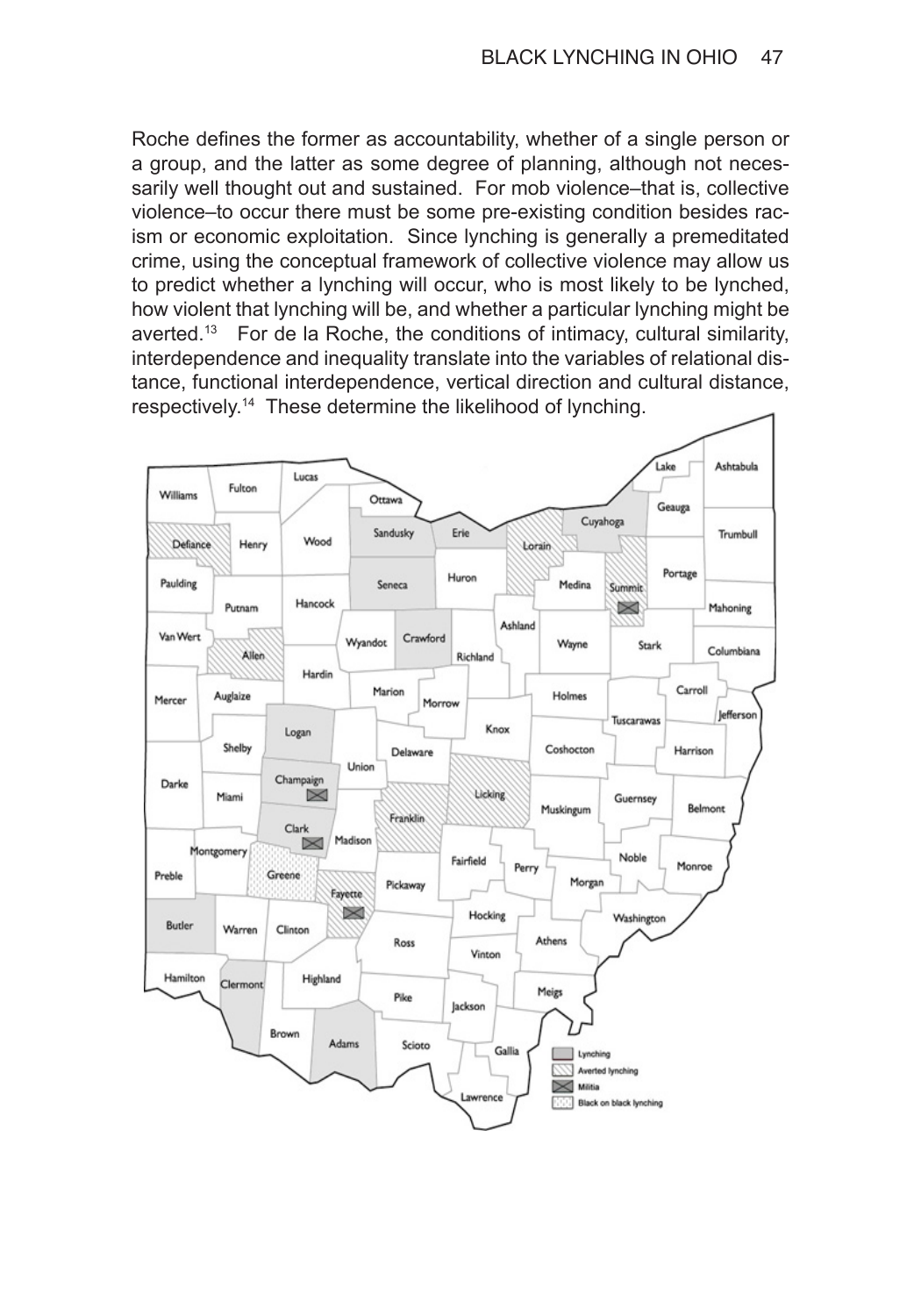**Relational distance** relates to how much blacks and whites participate in each other's lives. Regular contact increases intimacy. For example, blacks who provide whites with personal services such as household management, cooking and child rearing are commonly viewed in a paternalistic manner. This increased intimacy usually means that there is less likelihood of a lynching or it has a moderating influence on the degree of violence inflicted on the victim.

The extent to which blacks and whites rely on each other economically, politically, and in other ways is defined as **functional interdependence**. The more whites rely on blacks, the less likely there is to be a lynching, or again, the more likely there is to be a reduction in the amount of violence shown toward the victim. This may help explain why blacks were seldom lynched during slavery; they were too valuable to their masters and much of the white community. Furthermore, if there is an important white person who can vouch for the monetary value or virtue of a particular black person, then that person is often protected should he commit an offense against a white person or violate some community or legal code. The African American boxer Joe Louis's step-father allegedly escaped being lynched because he was known as a "good nigger."15

**Vertical direction** refers to the inequality of status as measured by wealth, education and other variables between the alleged victim of a precipitating offense and the person about to be lynched. Lynching takes place between those who are seen as unequal in status. An upward offense would most assuredly culminate in a lynching often preceded by severe torture; an upward offense absent relational or cultural distance would probably result in less violence. Finally, an offense between two social inferiors—for example, a poor white person and a poor black person–would not necessarily result in a lynching.

The difference between individuals and groups in terms of social characteristics such as language, dress, religion, music and other matters is defined as **cultural distance**. The greater the cultural distance, the more likely a lynching was to occur **and** the more severe the violence accompanying it was likely to be. De la Roche concluded, "Interracial conflicts involving blacks who lived outside the South or those from distinct subcultures . . . entailed a greater degree of cultural distance between the parties and a greater likelihood of lynching."16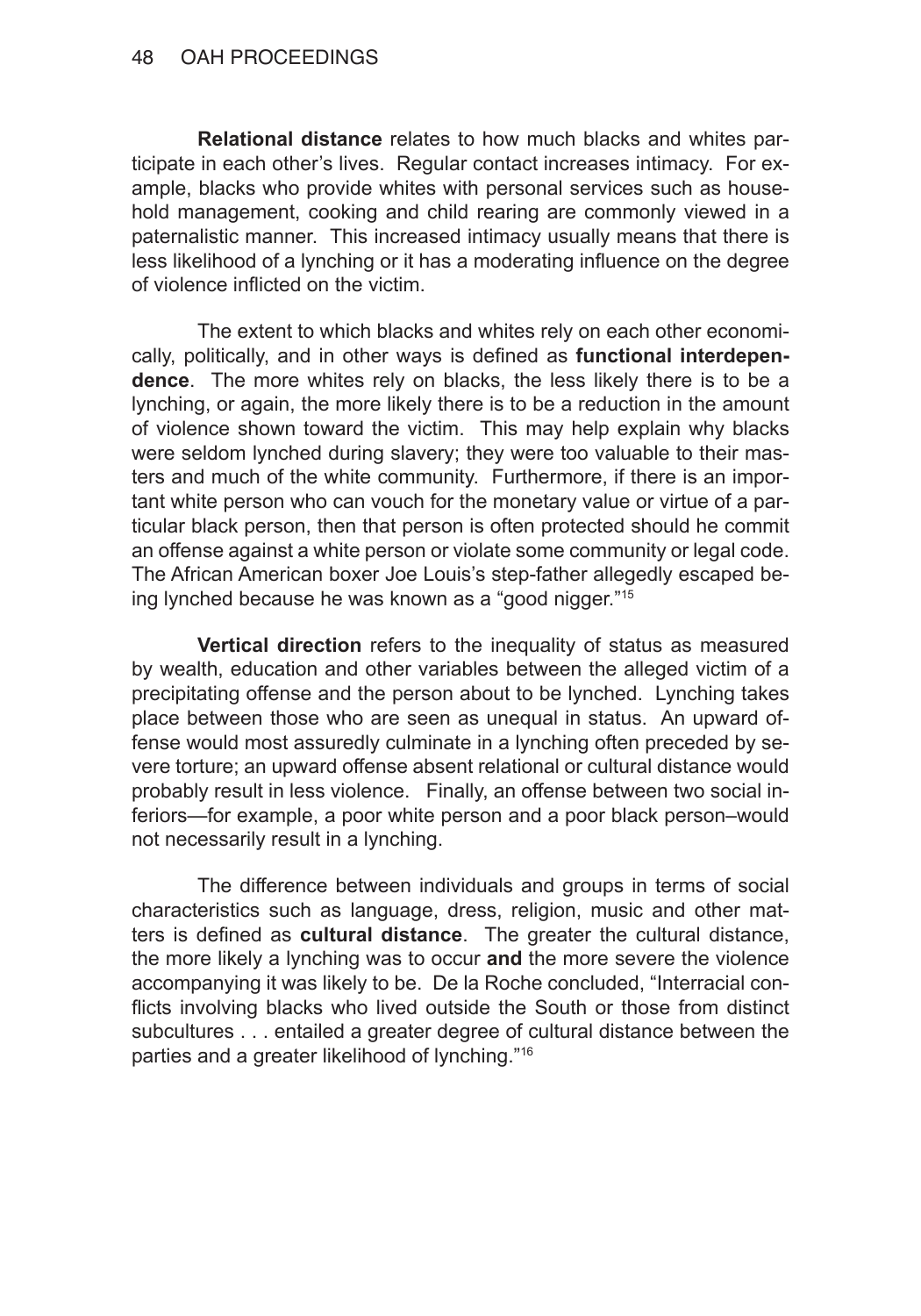According to de la Roche, lynchings are also more likely to occur when an offense crosses large expanses of social space and where there are temporal distinctions. That is, lynchings were more likely to occur in rural areas or small towns, and more frequently at some times during history than others. de la Roche suggests this explains why the number of lynching across the country is so unequal; why they occurred less during slavery and increased during the late nineteenth century and other periods of economic dislocation, tapered off after the 1930's, and re-emerged during the modern civil rights movement. Finally, de la Roche points out that a high degree of social polarization–that is, the combination of her four variables–increases the likelihood that a lynching will occur. Again, this explains the pattern discussed above.<sup>17</sup>

Let us now take a look at the lynchings and averted lynchings in Ohio from the period 1876, the end of Reconstruction, to 1916. The first recorded lynching of a black man by a white mob during the time period in question happened in Urbana, located in Champaign County, on or around January 12, 1876. A black tramp named Ulrey – no last name was available – allegedly persuaded a white girl of ten to walk with him outside of the city limits. There she was "ravished," the common late nineteenth century euphemism for rape. She was said to be so devastated by the experience that her health rapidly declined, and she died within the year. Ulrey was captured outside Marysville, not far from Urbana. At his preliminary hearing, he admitted the offense and was jailed to await trial. On January 16, a mob of white men attacked the jail, but the sheriff held them off. The next night, a mob of about 50 men again attacked the jail and overpowered the sheriff. They took Ulrey to the courtyard and lynched him. Even though the faces of everyone in the crowd were visible, no one was ever arrested or charged.18

The Champaign County lynching set the pattern for the lynchings of black men in Ohio. A black man was accused of a serious crime such as rape, sexual assault, robbery, assault or murder. He might be given a preliminary hearing or even taken to trial. Angry over what they considered to be the slow pace of justice, a crowd would gather where the prisoner was being held or tried. After some rabble rousing, the mob would storm the building, capture the prisoner and drag him off to be lynched. Law enforcement officials might try with various levels of effort and success to protect lynching victims, but to no avail. This scenario occurred six times between 1876 and 1894. The pattern differed significantly from southern lynchings where law enforcement officials often took part or at least acquiesced in the killings.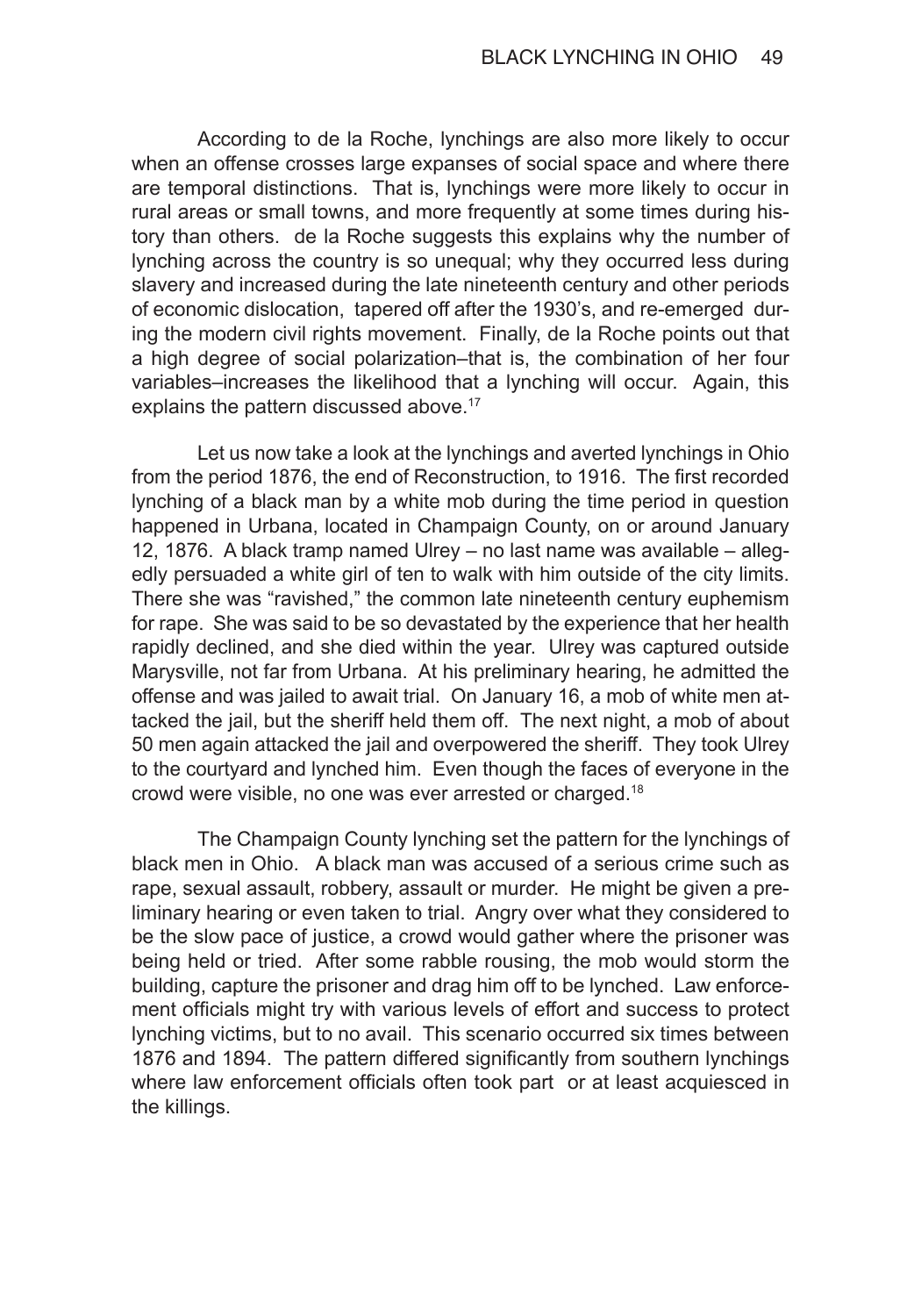The year 1894 marked a turning point with regard to Ohio lynchings. In a sudden wave of violence, two African American men were lynched, and three lynchings were averted. A riot followed one of the averted lynchings, and the state militia was called out to restore order. The extent of the violence engendered nation-wide condemnation and alarmed both politicians and black rights advocates. Ohio was beginning to develop a reputation for lawlessness that led to embarrassing comparisons to the South.

Prominent citizens, including black Republican state representative Harry C. Smith, owner of the *Cleveland Gazette*, and Albion Tourgee, the white civil rights leader and former Radical Republican, had been working with Ohio legislators, black rights groups, and the newly formed Northern Ohio Anti-Lynching League to pass anti-lynching legislation for several years. Their proposal would punish those found guilty of mob violence and provide some monetary compensation for the families of people who had been lynched. The spate of incidents in 1894 gave their work new impetus.

In 1894 only two states, Georgia and North Carolina, had antilynching laws; both laws had been passed after a rash of lynchings in those states in 1893. The Georgia statute penalized sheriffs found negligent in protecting prisoners threatened by mob violence and allowed them to deputize local citizens in order to obtain their assistance. The North Carolina law made counties in which lynchings occurred financially responsible for the costs of investigating and prosecuting people involved in mob violence.19 However, both laws imposed weak penalties, and the law had little to no affect on lynching and mob violence perpetrated against black citizens in the those states. Indeed, both states continued to record lynchings of black men and women well into the twentieth century.

By contrast, the law written by Tourgee and Smith gave legal representatives of the victims of lynching the power to sue the county in which the crime occurred for a maximum of \$10,000. If the victim was not killed or seriously injured, he or his representatives might sue for a minimum of \$200 to a maximum \$1,000. The money would be raised by a general tax levy in the effected county. To ensure that legal representatives of the victim would not intimidated seeking damages, the claim could be filed in an adjoining county. County officials who entered into an agreement with the plaintiffs to settle for less than the minimum would be charged with a misdemeanor. Lastly, participants in mob violence could still be prosecuted criminally.20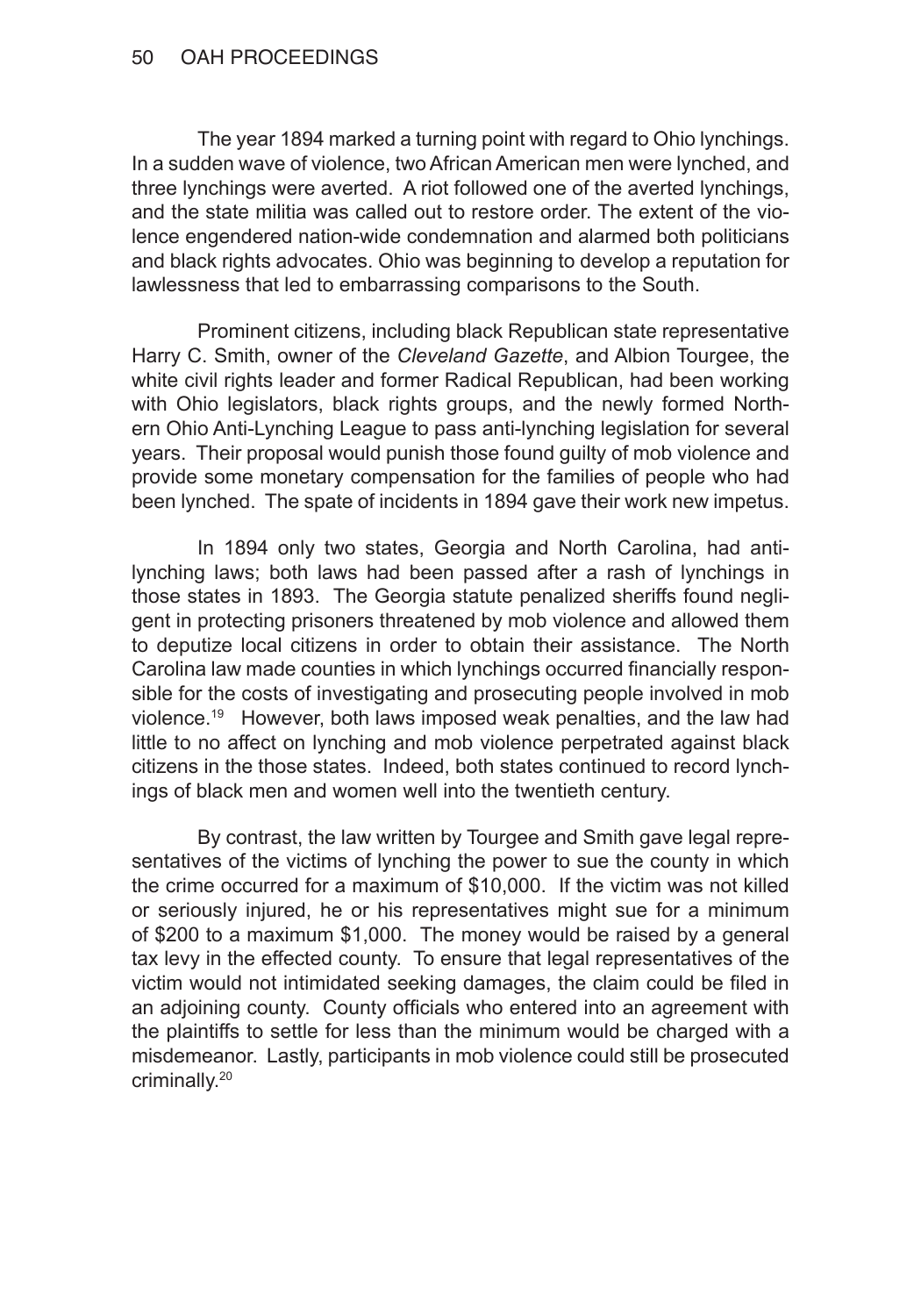The so-called Smith law was radical and timely, but it was also a bit of wishful thinking. Smith and Tourgee naively assumed that participants in a lynch mob, steeped in the deeply held belief of white superiority and black inferiority and angered beyond all reason at some transgression against the social order and, would stop to think about the financial liability of participating in a lynching. Second, they assumed that every mob is alike. The nature of the alleged crime, the size of the community, the relative status of the victim and the accused perpetrator, and the attitude and actions of local law enforcement officials could all be different. Third, Tourgee and Smith assumed that low status "riffraff" perpetrated lynchings and that such people could be influenced by community leaders, and that those leaders would take action to halt a lynching. But this was a false assumption; some of the communities' leading citizens encouraged or participated in at least two of the lynchings.

After two years of political maneuvering, the legislation passed in 1896. Within the next four years, legislators in South Carolina, Kentucky, New Jersey, West Virginia and Wisconsin wrote anti-lynching laws based on Ohio's law. The NAACP used the Ohio bill as a model in its efforts to secure federal anti-lynching legislation.<sup>21</sup>

Yet lynchings did not cease upon passage of the Smith law. In 1897, Charles "Click" Mitchell was lynched in Urbana, Ohio in broad daylight for the alleged rape of a wealthy white woman. In the summer of 1900 Louis Peck barely escaped being lynched in Akron, Ohio; he had been accused of sodomizing a young white girl. The mob in Akron grew so large and unruly that a riot ensued. Several people were injured and one person was killed. Eventually the Ohio National Guard was called out to restore order.<sup>22</sup> In 1903 two black men, Charles Hall and Robert Pleasant, barely escaped lynching after a fight with a white man who was stabbed.<sup>23</sup> In 1904 two other black men, Ben Jackson and William Anderson, also narrowly escaped being lynched.<sup>24</sup>

The best known lynching in Ohio occurred in Springfield in 1904 when Richard Dixon, a black man, shot and killed a popular and well respected white police officer.<sup>25</sup> There was a difference, however, with regard to Dixon's lynching. At the behest of Governor Myron T. Herrick, it was thoroughly investigated. Several men were arrested and indicted, but their trials ended in hung juries. No one was ever punished for Dixon's murder.<sup>26</sup>

Two more lynchings occurred after Dixon's death. John Jordon was lynched in 1911 for the theft of some cherries from a white man's orchard.<sup>27</sup>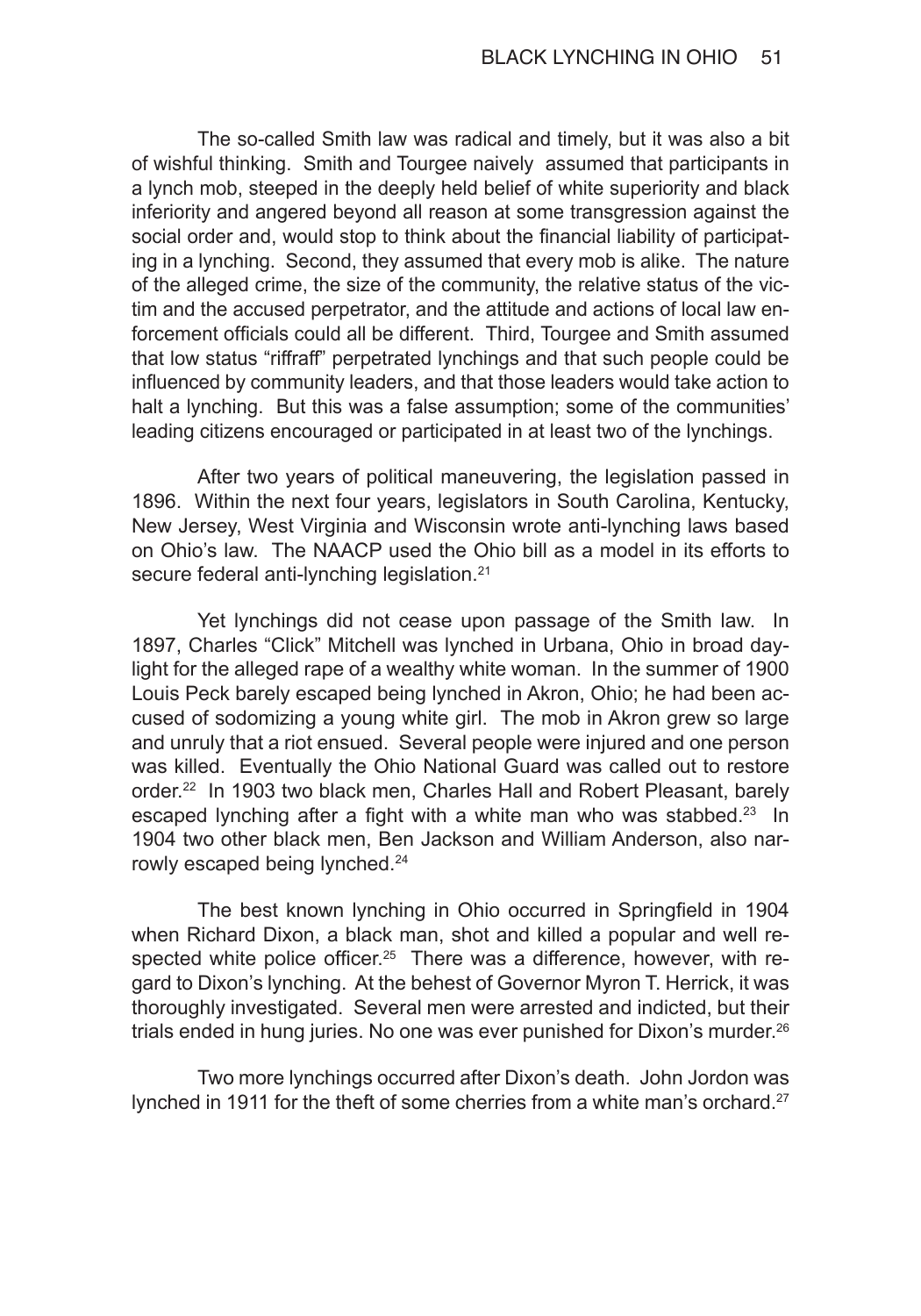In Lima, Ohio, Charles Daniels, accused of raping a white woman, was nearly lynched before the white sheriff, Sherman K. Eley, could spirit him out of town. Upon his return, Eley himself was nearly lynched for protecting Daniels.28 The last two incidents occurred in 1916.

Does de la Roche's paradigm help to explain these lynchings and attempted lynchings. Accordingly, what are we to make of the theory advanced by historian Roberta Senechal de la Roche? In each of the lynchings and averted lynchings, vertical direction and cultural distance were the two strongest of variables. In none of the incidents was the accused of the same social status as e the victims of the crimes. (However, it cannot be said that the economic distance between victims of the mob and those who were lynched or who escaped lynching was extreme. There were only two instances in which the alleged victims of precipitating crimes were much more wealthy than the accused.) We should also not be surprised that cultural distance was so strong a variable, because Ohio was home to Jim Crow school systems, crippling housing segregation, and a general lack of opportunity for blacks.29

With regard to relational distance, in none of the lynchings were blacks and whites close enough, either physically or socially, as to participate to any meaningful degree in each other's lives. Nor was functional distance, the degree to which whites were heavily dependent upon black labor much of a factor. There were no instances in which whites relied so heavily upon black labor that it affected their decision to carry out a lynching. Third, there was no incident in which there was the slightest hint of social equality between the victims of the precipitating event and the men who were lynched for committing it. Finally, although some whites visited the bars and brothels in the black neighborhoods of Springfield, Ohio, segregation, both de jure and de facto, was the rule. The races did not share cultural traditions, nor was there great cultural space or temporal distinctions involved in any of the incidents.

In order to say that de la Roche's research paradigm **proves** why lynchings occur, we would have to have empirical evidence, and she admits that ". . . no systematic empirical inquiry into the differential handling of conflict in the postbellum South has yet been attempted."<sup>30</sup> Furthermore, the number of lynchings versus the race of those lynched would also have to be ascertained. However, de la Roche's paradigm, coupled with the common paradigms of race hatred and economic hegemony, does provide scholars with additional insight into why lynchings occur.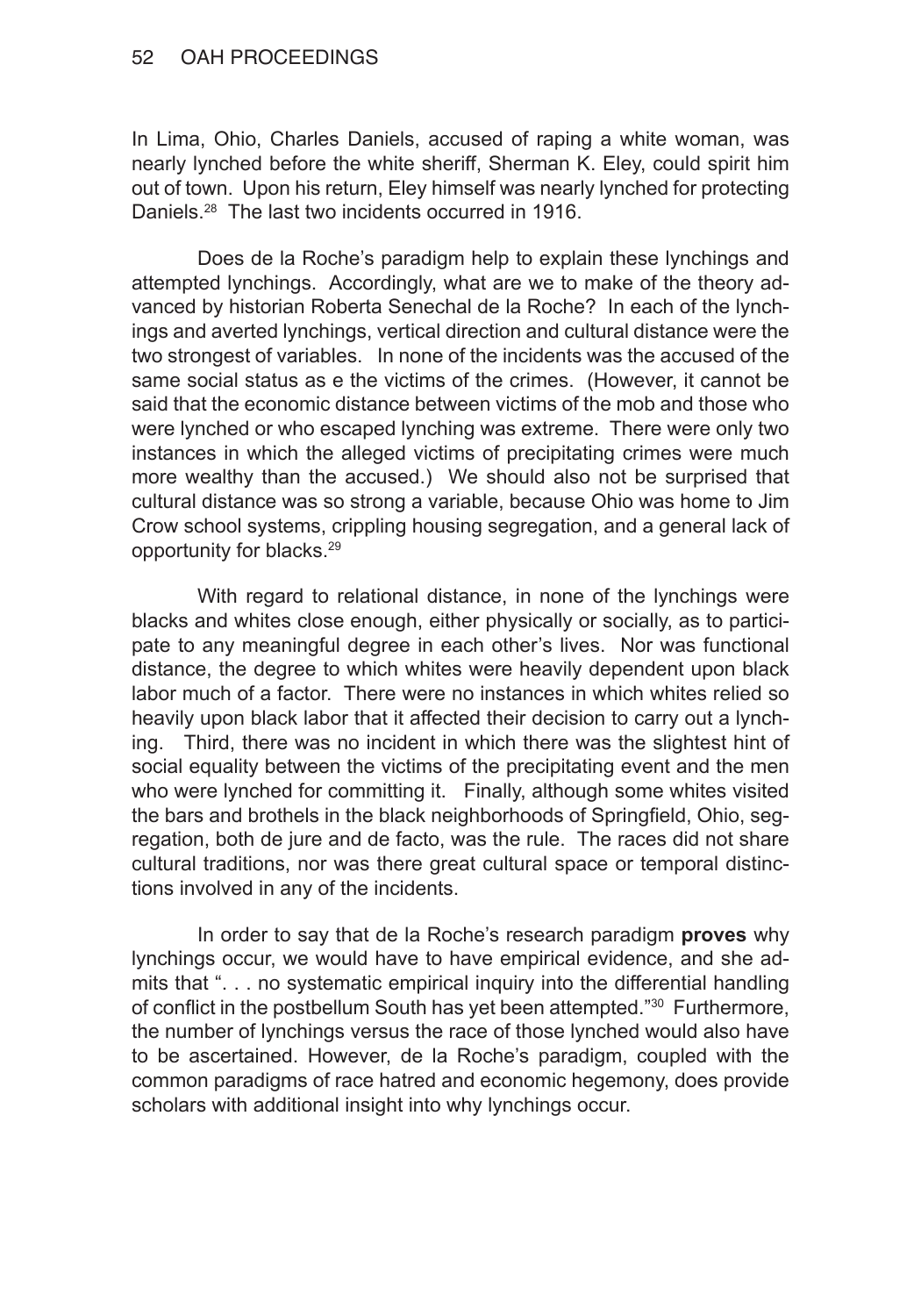With regard to my second research question, it is difficult to measure the impact the 1896 anti-lynching law had on lynchings in Ohio, especially since there were several lynchings after the law was passed. However, several things are clear.

The Smith law had tremendous symbolic value in the struggle to outlaw lynching in America. By 1896, Reconstruction had been over for twenty years. De jure segregation in the South was so deeply entrenched that most blacks lived lives little removed from slavery; de facto segregation in the North was so pernicious that opportunities for good jobs, education, and housing were all but closed to a significant portion of the black population. The drafting, public debate, passage and implementation of the Smith Law was proof that there were still white public officials willing to fight for black rights.

The actions of Ohio lawmakers sympathetic to the anti-lynching movement were also very helpful. For example, Representative Aquila Wiley, a white Democrat, moved to overturn the Smith law during the 1898 legislative term. The re-election of William Stewart, a Republican from northeastern Ohio and an ardent supporter of the anti-lynching law, was crucial in blocking Wiley's efforts. Additionally, Representative Chase Stewart sponsored a bill that subjected anyone who broke into jails and attacked law enforcement officers for the purpose of lynching to a punishment of one through ten years in the state penitentiary. 31

Rulings emanating from legal action against counties may have also influenced local officials to work to stop lynching. When the family of Click Mitchell filed suit against Champaign County for the maximum damages permitted by the Smith law, a Champaign County common pleas court judge ruled the anti-lynching law unconstitutional. He was overruled by the circuit court in May 1899. In The Ohio Supreme Court sustained the constitutionality of the Smith law in case of *Mitchell Admr. v. Champaign Count (Comrs.)* 1899. The court also defined the term mob, noted the elements constituting a mob, and ruled that the members of the mob need not have formally agreed to violate the law for an unlawful assemblage to have occurred. The court observed that "the lynching of Mitchell raises the presumption that the persons who did it intended to do him damage or injury," thus making Champaign County citizens liable for Mitchell's death.32 Click Mitchell's lynching cost Champaign County taxpayers \$10,000; of that, \$5,000 went to his heirs.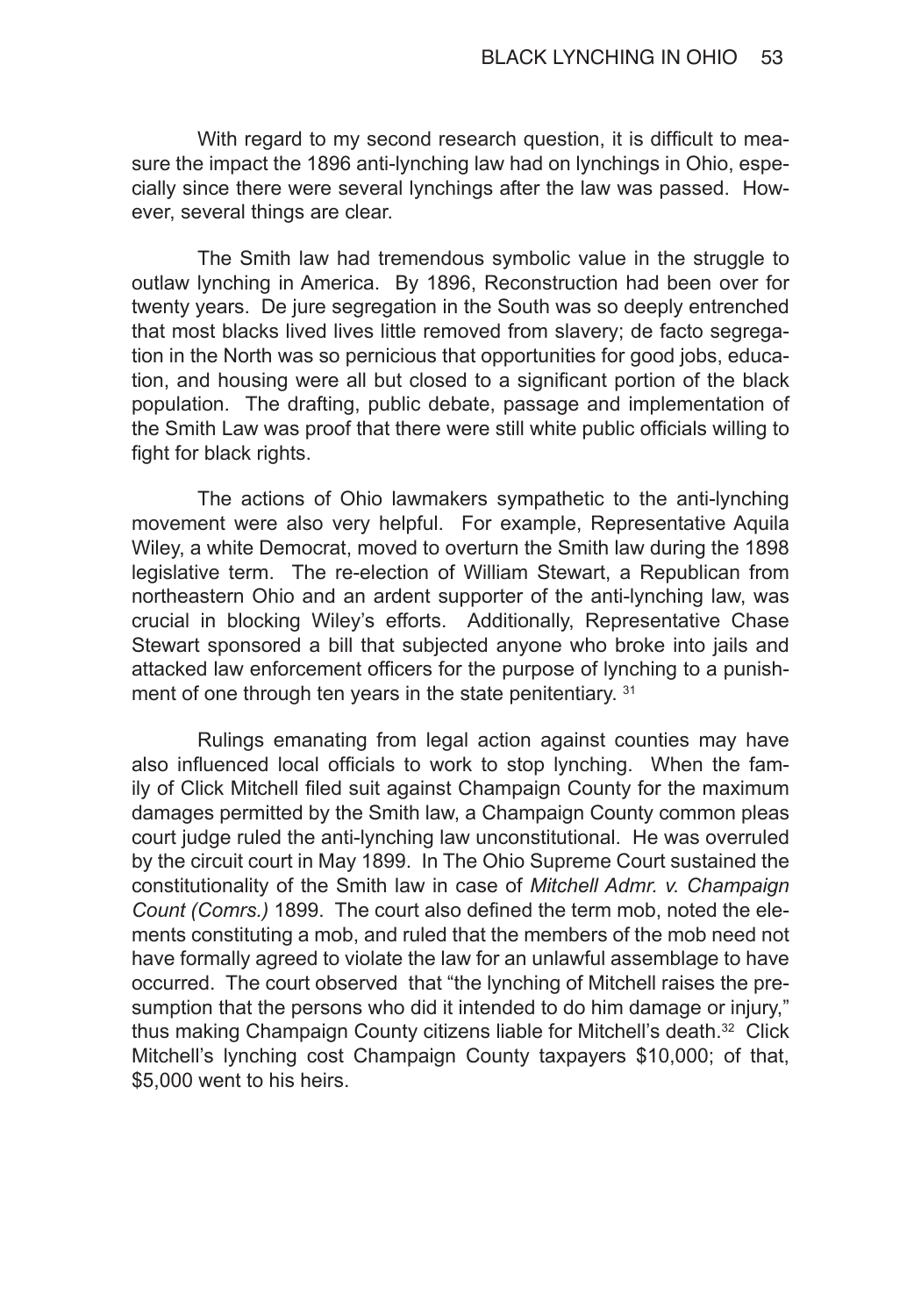These little known lynchings and averted lynchings in Ohio show us that race hatred and mob violence against blacks was not solely a southern phenomenon. They also provide a rich source of material for further investigation using traditional paradigms such as spatial effects and economic competition to more recent research theories such as that advanced by de la Roche.

## **NOTES**

1. Walter White, *Rope and Faggot*: *A Biography of Judge Lynch* (Notre Dame, IN: University of Notre Dame Press 2002), 227. There is no way to ascertain exactly how many people have been lynched in the United States. For a variety of reasons, there is tremendous discrepancy in figures used by different sources. The *Chicago Defender*, a black-owned newspaper, began keeping track of lynchings in 1882. Several years later, Tuskegee Institute began a similar exercise. Prior to 1912, the National Association for the Advancement of Colored People (NAACP) used data provided by the *Chicago Defender*; after that time, however, it began keeping track of lynchings on its own. See also William Katy, *Thirty Years of Lynching in the United States, 1889-1918* (New York: Negro University Press, 1969); James Elbert Cutler, *Lynch Law: An Investigation Into The History of Lynching In The United States* (New York: Negro University Press, 1969); and Ralph Ginzburg. *100 Years of Lynching*. (Baltimore, MD: Black Classic Press, 1988).

2. Stewart Tolnay and E. M. Beck, *A Festival of Violence: An Analysis of Southern Lynching 1882 - 1930* (Urbana: University of Illinois Press, 1995) 269-70.

3. Keith David Churchman, "The Social and Economic Status of the Negro in Ohio in 1860" (MA thesis, Miami University 1939), 91.

4. Since writing this paper in 2005 I have discovered what may be several more lynchings and averted lynchings into the 1930s.

5. Ginzburg, *100 Years of Lynching*.

6. See Sherrilyn A. Ifill, *On the Courthouse Lawn: Confronting the Legacy of Lynching in the Twenty-first Century* (Boston: Beacon Press, 2007); Christopher Waldrep, *Lynching in America: A History in Documents* (New York: New York University Press, 2006); Michael J. Pfeifer, *Rough Justice: Lynching and American Society 1874-1947* (Urbana: University of Illinois Press, 2004); Philip Dray, *At the Hands of Persons Unknown: The Lynching of Black America* (New York: Random House, 2003); James Allen, Hilton Als, John Lewis, Leon F. Latwick, *Without Sanctuary: Lynching Photography in America* (Santa Fe, NM: Twin Palm Publishers, 2000); Mark Curriden and Leroy Phillips, Jr., *Contempt of Court: The Turn-of-the-Century Lynching That Launched a Hundred Years of Federalism* (New York: Anchor Books, 1999); Gunnar Myrdal and Sissela S. Bok, *An American Dilemma: The Negro Problem and Modern Democracy*, Vol. 1 (Piscataway, NJ: Transaction Publishers, 1995); A. J. Williams Myers. *Destructive Impulses: An Examination of America's Secret in Race Relations: White Violence* (Lanham, MD: University Press of America, 1994); Mark Twain, *Collected Stories, Sketches, Speeches and Essays*, 1890 - 1920 (New York: Library of America, 1992), 485; W. J. Cash, *The Mind of the South* (New York: Knopf, 1941), 116-20; Arthur F. Raper, *The Tragedy of Lynching* (Chapel Hill: University of North Carolina Press, 1933).

7. Ida B. Wells-Barnett, *On Lynchings* (Amherst, NY: Humanity Books, 2002); and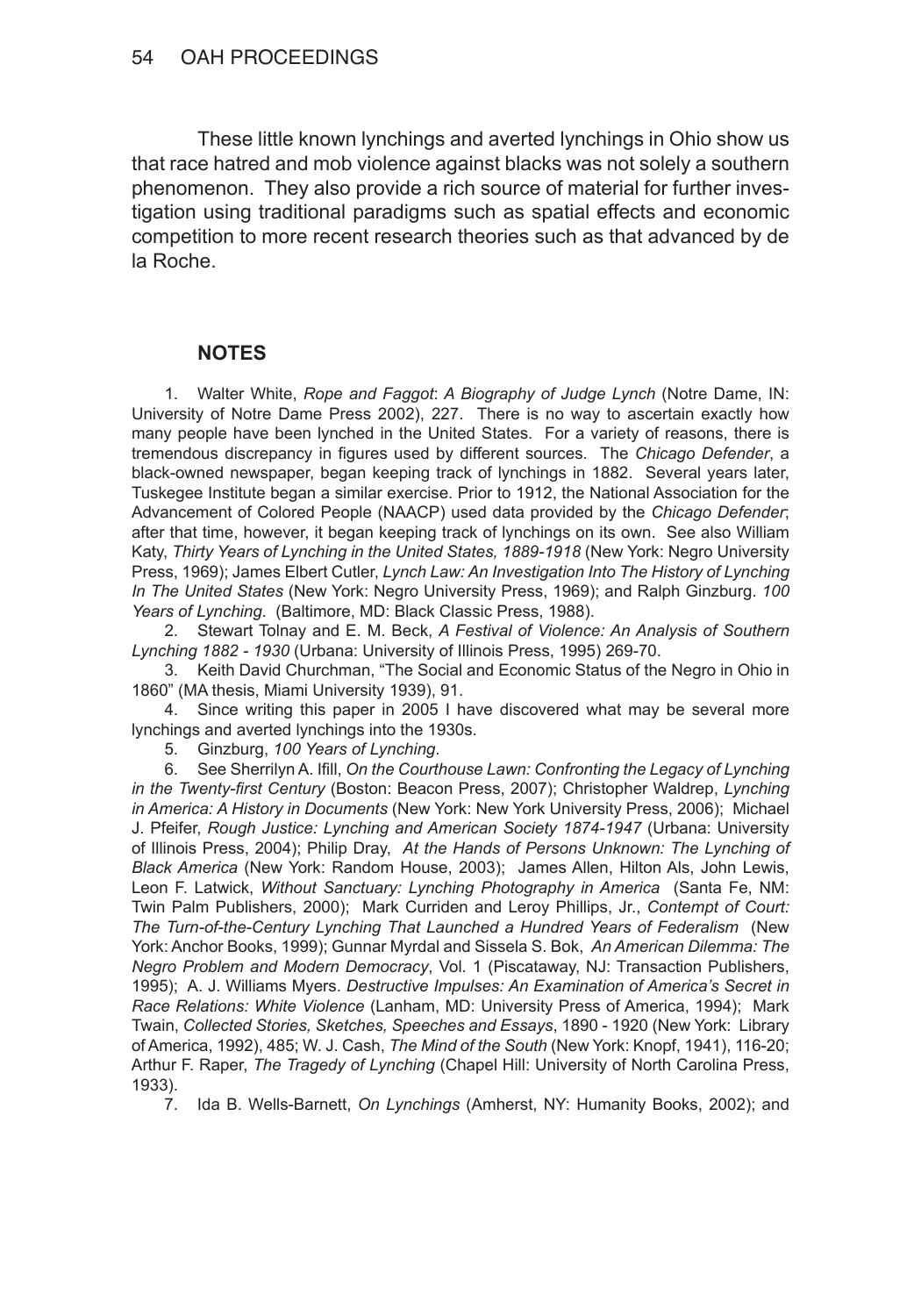White, *Rope and Faggot*.

8. See Larry J. Griffin, Paula Clark, and Joanne C. Sandberg "Narrative and Event: Lynching and Historical Sociology," in *Under Sentence of Death: Lynching in the South,* ed.*,*  W. Fitzhugh Brundage (Chapel Hill: University of North Carolina Press, 1997).

9. Stewart Tolnay, Glen Deane, and E. M. Beck, "Vicarious Violence: Spatial Effects on Southern Lynchings, 1890-1919," *American Journal of Sociology*, 102 (November 1996): 788.

10. Doral Apel, *Imagery of Lynching: Black Men, White Women, and the Mob* (New Brunswick, NJ: Rutgers University Press, 2004); Cynthia Scoves Nevels, *Lynching to Be‑ long: Claiming Whiteness Through Racial Violence* (College Station: Texas A & M Press, 2002); Jonathan Markovitz, *Legacies of Lynching: Racial Violence and Memory* (Minneapolis: University of Minnesota Press, 2004); Sandra Gunning, *Race, Rape, and Lynching: The Red Record of American Literature, 1890-1912* (New York: Oxford University Press, 1996); Anne P. Rice, ed., *Witnessing Lynching: American Writers Respond* (New Brunswick, NJ: Rutgers University Press, 2004)*.* 

11. Roberta Senechal de la Roche, "The Sociogenesis of Lynching," in Brundage, *Under Sentence of Death,* 64.

12. Ibid., 52.

13. Ibid., 48.

14. Ibid., 52.

15. "To Be Somebody," *The Great Depression,* videorecording, directed by Stephen Stept (Blackside Inc., 1993).

16. Senechal de la Roche, "The Sociogenesis of Lynching," 49.

17. Ibid., 60.

18. Evan P. Middleton, *History of Champaign County, Ohio* (Indianapolis, IN: B. F. Bowen, 1917), 1146.

19. David A. Gerber, "Lynching and Law and Order: Origin and Passage of the Ohio Anti-Lynching Law of 1896," in *Lynching, Racial Violence and Law,* ed. Paul Finkelman, (New York: Garland Publishing, 1992), 200.

20. Ibid., 201.

21. Ibid., 204.

22. *Ohio State Journal*, June 4 and June 5, 1897.

23. *Lorain Times Herald*, July 30, 1903.

24. *Ohio State Journal*, March 13 and March 15, 1904.

25. See Kathleen Ann Galvin, *The Springfield Riots of 1904 and 1906* (MA thesis, The Ohio State University, 1971).

26. *Springfield Daily News*, January 3, 1905.

27. *Cleveland Leader*, June 28, 1911; *Cleveland Plain Dealer*, June 28, 1911.

28. *Lima Times Democrat*, August 31, 1916.

29. See Steven Middleton, *The Black Laws: Race and the Legal Process in Early Ohio* (Athens: Ohio University Press, 2006).

30. Senechal de la Roche, "The Sociogenesis of Lynching", 48.

31. *Cleveland Leader*, March 12, 1897; *Cleveland Gazette*, February 2, April 23, October 22, 1898; *Cleveland Gazette*, March 25, May 6, May 13, 1899; *Cleveland Gazette*, April 21, 1900.

32. *Mitchell's Admr. v. Champaign Co.* (Comrs.) 9 Ohio Dec 821 (1899).